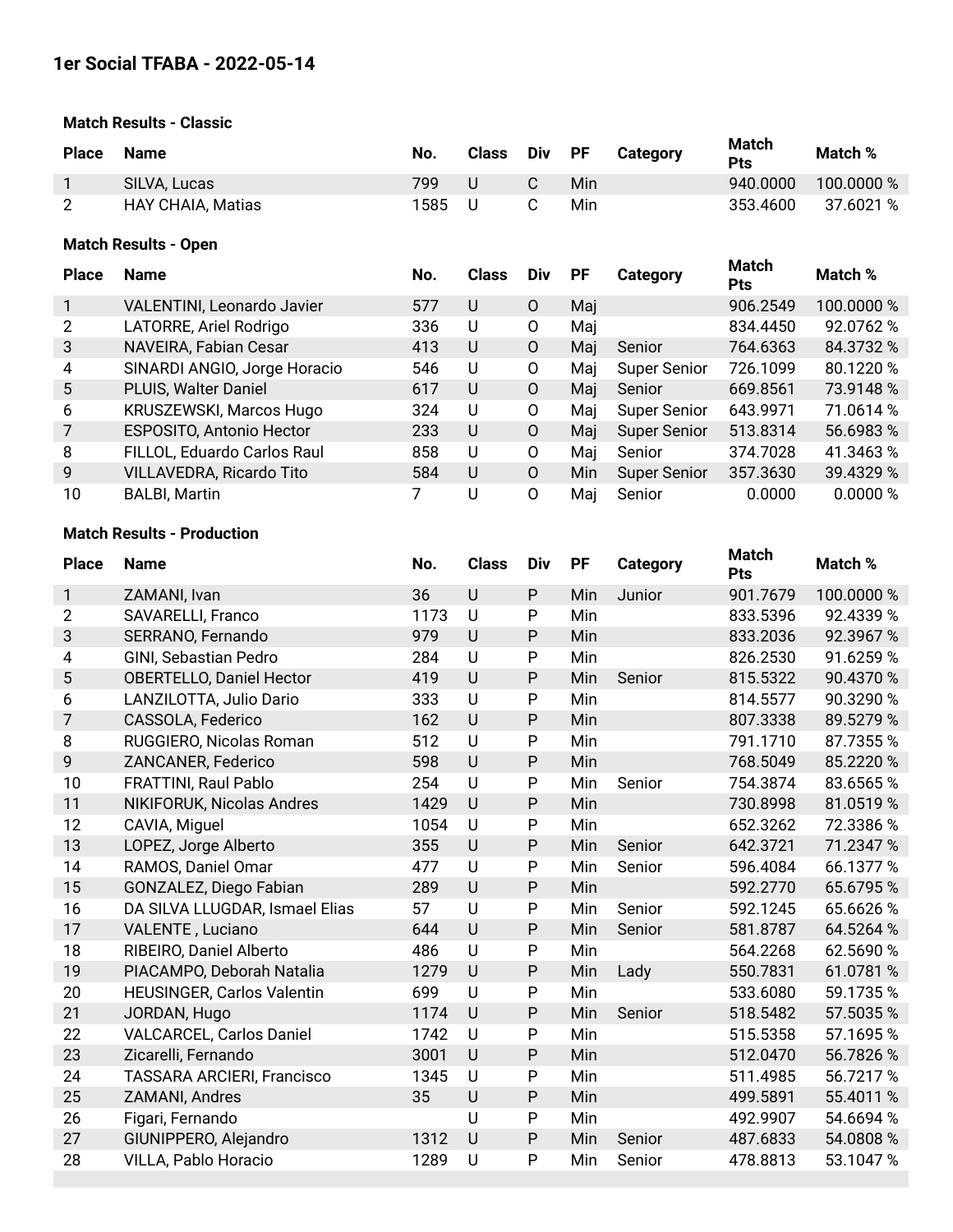| 29 | ANZORENA, Pablo                    | 1300 | U       | $\mathsf{P}$ | Min |                     | 456.7316 | 50.6485%  |
|----|------------------------------------|------|---------|--------------|-----|---------------------|----------|-----------|
| 30 | D'ORSI, Gaston Carlos              | 1662 | U       | P            | Min |                     | 445.7285 | 49.4283%  |
| 31 | RODOLFI, Luciano                   | 498  | U       | ${\sf P}$    | Min | <b>Super Senior</b> | 445.0769 | 49.3560 % |
| 32 | RODOLFI, Walter                    | 499  | U       | P            | Min | Senior              | 430.6545 | 47.7567%  |
| 33 | <b>GARCIA, Horacio Jorge</b>       | 1766 | U       | ${\sf P}$    | Min | Senior              | 424.9318 | 47.1221 % |
| 34 | LANEVE, Dante Miguel               | 1282 | U       | P            | Min | <b>Super Senior</b> | 423.4349 | 46.9561 % |
| 35 | DONADIO, Damian                    | 1400 | U       | $\mathsf{P}$ | Min |                     | 400.8666 | 44.4534 % |
| 36 | CABANELA, Sergio                   | 146  | U       | $\mathsf{P}$ | Min |                     | 399.4882 | 44.3006 % |
| 37 | MOLINA, Christian                  | 1531 | U       | ${\sf P}$    | Min |                     | 394.2116 | 43.7154 % |
| 38 | COUCEIRO, Fernando                 | 717  | U       | $\mathsf{P}$ | Min | Senior              | 384.7887 | 42.6705%  |
| 39 | FERNANDEZ, Mariana                 | 1521 | U       | ${\sf P}$    | Min | Lady                | 377.7112 | 41.8856 % |
| 40 | FERNaNDEZ ALONSO, Gonzalo          | 1804 | U       | $\mathsf{P}$ | Min |                     | 326.0416 | 36.1558 % |
| 41 | <b>BOYACIYAN, Daniel Arturo</b>    | 1688 | U       | ${\sf P}$    | Min |                     | 288.5104 | 31.9939 % |
| 42 | DI PIETRO, Jorge Walter            | 1686 | U       | ${\sf P}$    | Min | <b>Super Senior</b> | 270.8695 | 30.0376 % |
| 43 | <b>GATAS, Carlos Alberto</b>       | 1545 | U       | ${\sf P}$    | Min | <b>Super Senior</b> | 269.1209 | 29.8437 % |
| 44 | SALEH, Mouhamad                    | 1666 | U       | ${\sf P}$    | Min |                     | 258.1367 | 28.6256 % |
| 45 | Gallo, Mario                       |      | U       | P            | Min |                     | 238.6856 | 26.4686 % |
| 46 | Lagares, Oscar                     |      | U       | $\mathsf{P}$ | Min |                     | 222.8020 | 24.7072 % |
| 47 | VITALE, Benito Ignacio             | 1832 | $\sf U$ | ${\sf P}$    | Min |                     | 222.1943 | 24.6399 % |
| 48 | CERVERO, Damian                    | 1520 | U       | ${\sf P}$    | Min |                     | 212.7769 | 23.5955 % |
| 49 | FARINA BELLOME, Maximiliano Javier | 1411 | $\cup$  | P            | Min |                     | 196.2681 | 21.7648 % |
| 50 | CASSANI, Augusto                   | 645  | U       | $\mathsf{P}$ | Min | Senior              | 180.8362 | 20.0535%  |
| 51 | SABACH, Marcelo Victor             | 515  | U       | P            | Min | Senior              | 169.4904 | 18.7953 % |
| 52 | Fernandez, Carlos                  |      | U       | $\mathsf{P}$ | Min |                     | 140.6114 | 15.5929 % |
| 53 | <b>FORNS, Martin Francisco</b>     | 1130 | $\cup$  | P            | Min |                     | 101.1962 | 11.2220 % |
| 54 | CARRANZA, Rafael Marcelo           | 643  | U       | P            | Min | <b>Super Senior</b> | 80.8371  | 8.9643%   |
| 55 | Blas, Ian                          |      | U       | P            | Min |                     | 74.7264  | 8.2867 %  |
| 56 | SALERNO, Gustavo                   | 655  | U       | $\mathsf{P}$ | Min | Senior              | 0.0000   | 0.0000%   |
| 57 | NAYA, Christian                    | 1538 | $\cup$  | P            | Min | Senior              | 0.0000   | 0.0000%   |
| 58 | ANGIO, Mariano Antonio             | 85   | U       | P            | Min |                     | 0.0000   | 0.0000%   |

## **Match Results - Production Optics**

| <b>Place</b>   | <b>Name</b>                     | No.  | <b>Class</b> | Div            | <b>PF</b> | Category            | Match<br><b>Pts</b> | Match %    |
|----------------|---------------------------------|------|--------------|----------------|-----------|---------------------|---------------------|------------|
|                | STAMON, David                   | 559  | U            | P <sub>O</sub> | Min       |                     | 911.1756            | 100.0000 % |
| 2              | QUINTIERI, Sergio Gabriel       | 797  | U            | P <sub>O</sub> | Min       | Senior              | 817.2218            | 89.6887 %  |
| 3              | NOCETI, Miguel Angel            | 1376 | U            | P <sub>O</sub> | Min       |                     | 772.8646            | 84.8206 %  |
| 4              | <b>ORTELLI, Martin</b>          | 957  | U            | P <sub>O</sub> | Min       | Senior              | 738.5807            | 81.0580 %  |
| 5              | LUBERTO, Juan Pablo             | 625  | U            | P <sub>O</sub> | Min       | Senior              | 608.9932            | 66.8360 %  |
| 6              | LIFSCHITZ, Daniel Eduardo       | 1281 | U            | PO.            | Min       | <b>Super Senior</b> | 602.6057            | 66.1350 %  |
| $\overline{7}$ | SAGUIER, Maximo                 | 621  | U            | P <sub>O</sub> | Min       |                     | 557.2305            | 61.1551 %  |
| 8              | <b>AMIGUCCI, Nicolas Andres</b> | 1534 | U            | P <sub>O</sub> | Min       |                     | 394.6549            | 43.3127 %  |
| 9              | ROTTA, Agustin Ramiro           | 1525 | U            | P <sub>O</sub> | Min       |                     | 0.0000              | 0.0000 %   |
| 10             | (DQ) GALOTTO, Pablo             | 647  | U            | P0             | Min       | Senior              |                     |            |

## **Match Results - Standard**

| <b>Place</b> | <b>Name</b>                            | No. | <b>Class</b> | <b>Div</b> | <b>PF</b> | Category            | Match<br><b>Pts</b> | Match %    |
|--------------|----------------------------------------|-----|--------------|------------|-----------|---------------------|---------------------|------------|
|              | QUINDI VALLERGA, Gaston                | 470 | U            | S          | Maj       |                     | 936.7865            | 100.0000 % |
| 2            | SALERNO, Juan Pablo                    | 518 | U            | S          | Mai       |                     | 776.8547            | 82.9276 %  |
| 3            | CRESPO, Alejandro Martin               | 200 | U            | S          | Maj       |                     | 768.3091            | 82.0154 %  |
| 4            | MECCIA, Marcelo Damian                 | 385 | U            | S          | Mai       |                     | 751.1645            | 80.1852 %  |
| 5            | SUAREZ, Rodrigo Daniel                 | 564 | U            | S          | Mai       |                     | 739.2004            | 78.9081 %  |
| 6            | <b>GENTILE, Ricardo Aurelio Santos</b> | 273 | U            | S          | Min       | <b>Super Senior</b> | 628.7263            | 67.1152 %  |
|              | <b>GRAMIGNA, Martin Eduardo</b>        | 740 | U            | S          | Min       |                     | 510.2855            | 54.4719 %  |
|              |                                        |     |              |            |           |                     |                     |            |